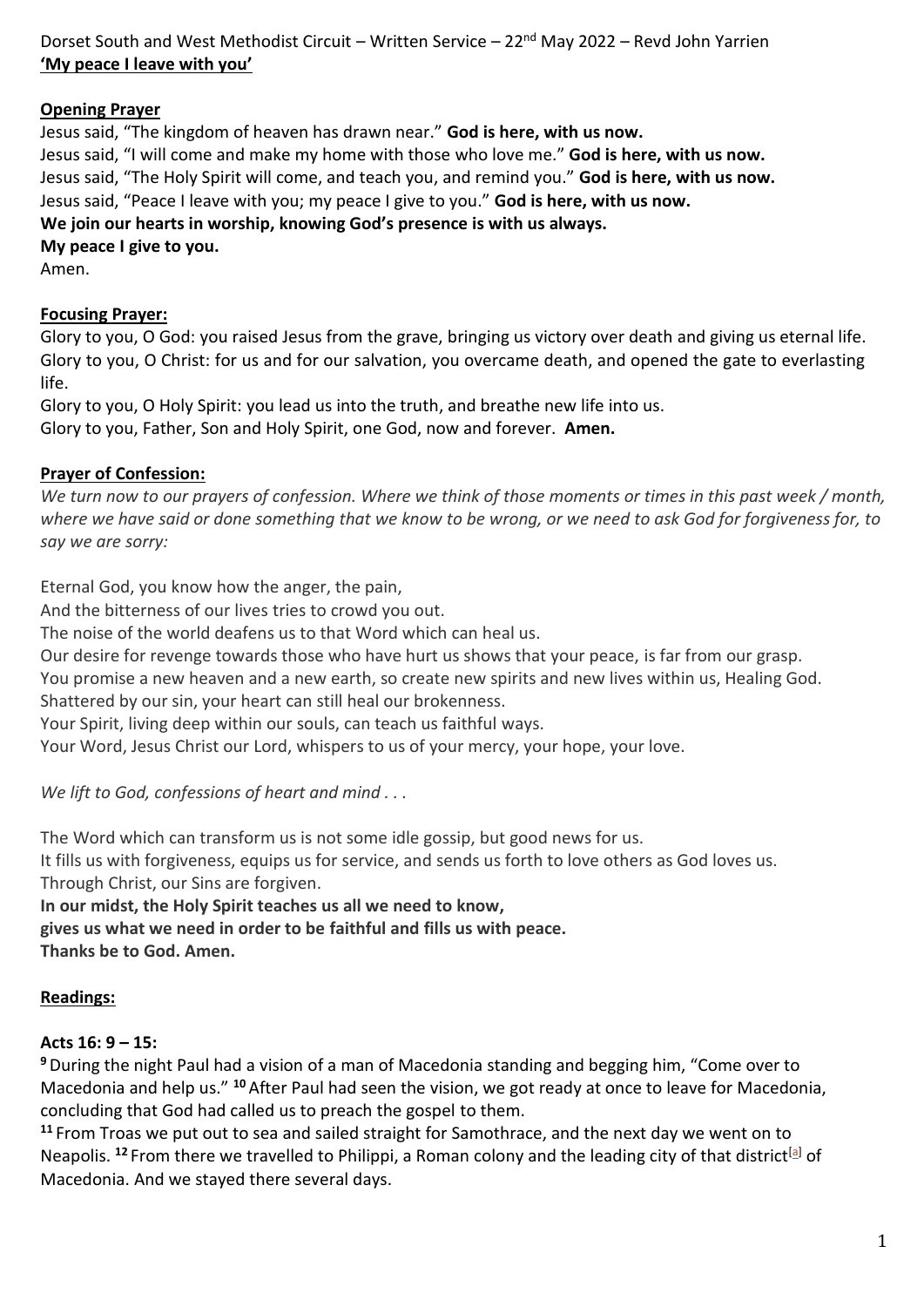**<sup>13</sup>**On the Sabbath we went outside the city gate to the river, where we expected to find a place of prayer. We sat down and began to speak to the women who had gathered there. **<sup>14</sup>**One of those listening was a woman from the city of Thyatira named Lydia, a dealer in purple cloth. She was a worshiper of God. The Lord opened her heart to respond to Paul's message. **<sup>15</sup>** When she and the members of her household were baptized, she invited us to her home. "If you consider me a believer in the Lord," she said, "come and stay at my house." And she persuaded us.

# **John 14: 23 – 29**:

**<sup>23</sup>** Jesus replied, "Anyone who loves me will obey my teaching. My Father will love them, and we will come to them and make our home with them. **<sup>24</sup>** Anyone who does not love me will not obey my teaching. These words you hear are not my own; they belong to the Father who sent me.

**<sup>25</sup>** "All this I have spoken while still with you. **<sup>26</sup>** But the Advocate, the Holy Spirit, whom the Father will send in my name, will teach you all things and will remind you of everything I have said to you. **<sup>27</sup>** Peace I leave with you; my peace I give you. I do not give to you as the world gives. Do not let your hearts be troubled and do not be afraid.

**<sup>28</sup>** "You heard me say, 'I am going away and I am coming back to you.' If you loved me, you would be glad that I am going to the Father, for the Father is greater than I. **<sup>29</sup>** I have told you now before it happens, so that when it does happen you will believe.

# **Sermon**

In the Film Miss Congeniality there is an America Beauty Pageant. Each contestant is asked one by one – **If there was one thing in the world you could wish for – What would it be? One after another they respond –** "World Peace", "World Peace", "World Peace"… But what is peace? – what do we mean when we dream of World Peace, or simply just **Peace**.

In our Gospel Passage this morning Jesus Says: *"My Peace I leave with you, my peace I give to you".* The whole of this chapter of John's Gospel, Jesus marks a distinction between his followers and the 'World". But here in this passage it is our knowledge that we are his followers, is the signal that we receive the wondrous gift of Peace – not World Peace, but peace in our lives, in our relationships, in our hearts and in our minds. Peace that surpasses all understanding. Peace that is rooted in God's sacrificial, unconditional, all-powerful Love.

# **I wonder . . .what is Peace to you?**

Peace is a state of mind for the individual, peace is the state of union and contentment between a couple, and peace is the state of oneness between or within a nation. For me peace is a deep sense of contentment, a moment where I am truly able to revel in the presence of God. Peace is where we recognize the limits of what we can affect or change on our own. **Being at Peace**, is where we place our limits, our fortunes and indeed our future, solely in someone else's hands – **in God's hands.** 

Christ offers us a different window into God's Peace. Jesus gives us peace freely, with the hope that we are transformed by the peace, that we might pass it onto to others who do not yet know that peace. As a gift of life and love to the world, just as Christ is God's gracious gift to the world. The peace that Christ offers is protection in the world and ultimately an eternal relationship with God – **he offers us Love in Peace**.

**Can you remember a time when you truly received God's Peace, God's Love from the actions of someone else? Or were you able to give the gift of Love / Peace to someone else?** When we receive and give peace, Love, we are transformed by the Love, and we are filled by the peace. That we might pass on the gift we have received to others. So we are called to Love one another, in peace. Sharing peace and sharing love is not something we have to do on our own – but empowered and inspired by the Holy Spirit.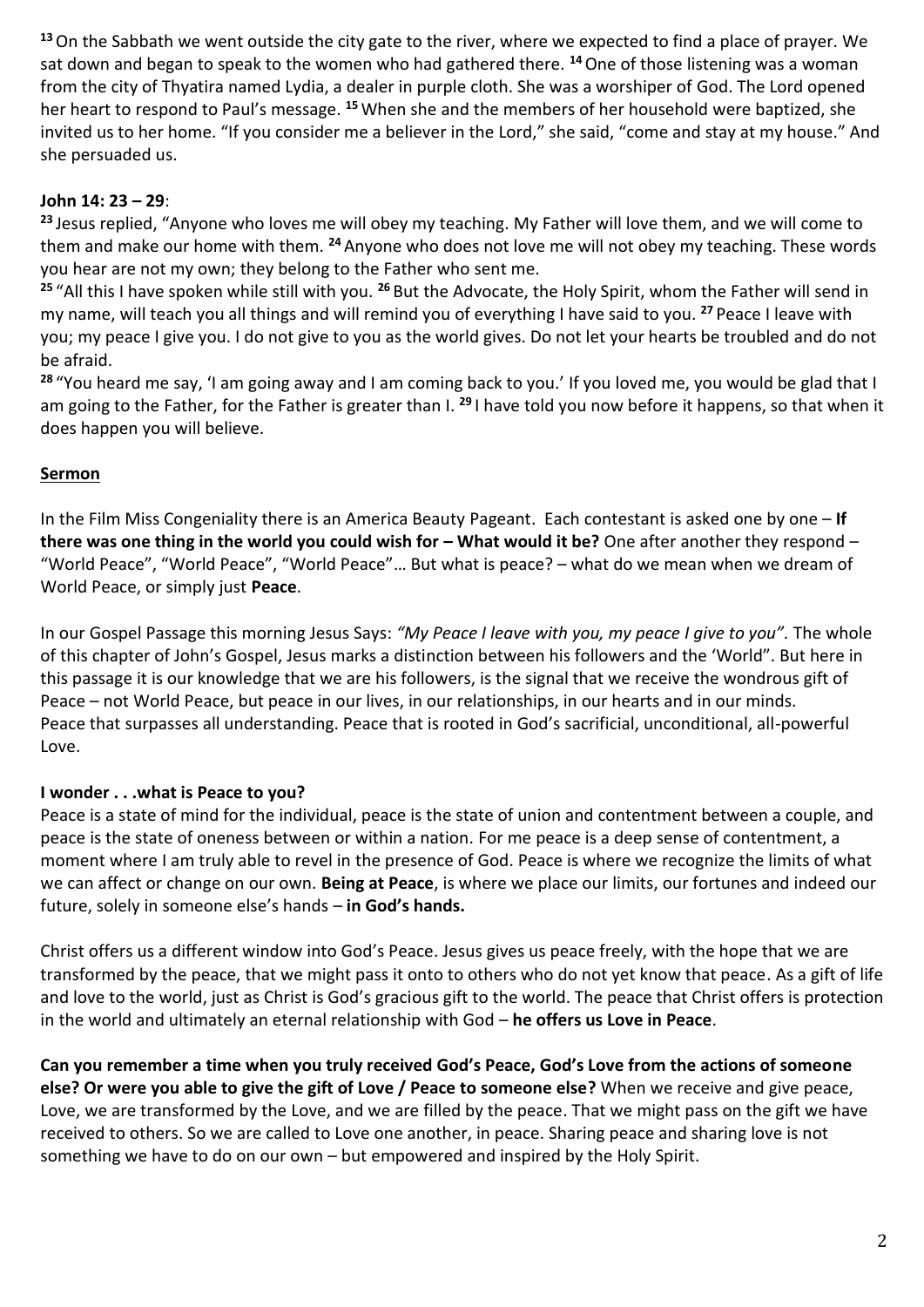I believe Christ refers to the Holy Spirit, with those wonderful words of comfort: *"My peace I leave with you, my peace I give to you"*. And so the Holy spirit is the support and advocate for us spreading the Good News of Christ with the world. There is an African Proverb which says: **"If you want to go quickly, go alone, if you want to Go far, go together"**

If we want to go the distance in our mission task, then the resurrection of Christ promises us a future full of friendship – with God the Father, with God the Son, with God the Holy Spirit, with each other. We have to seek companionship if we are to succeed in spreading the love of God with the World.

But just as the Spirit fell down on believers at Pentecost, I recently read somewhere that: *Jesus Breathed on the*  disciples the very Breath of God, and in so doing gave them peace. Wow Just think about that for a moment...

There is something weirdly unifying, humbling and encouraging in that thought – it is about our oneness with God, linked in with the history of humanity! Just for a moment think about that passage from the Acts of Apostles. Paul and Lydia. Paul's love for the Lord opened his ears and heart to hear the divine voice speaking in a nocturnal vision, and as a result of his obedient response, the gospel is spread in a powerful and profound way. In turn Paul and Silas are ministered to and offered hospitality by this woman of means and faith, Lydia. What would you do with a vision like that today? Would you allow God to breathe his peace onto you, to lead you in a different direction? **We are connected by the breath of God, a breath that saturates our lives with the very love of God, through Christ.** 

So where does this leave us here today, here Dorset South and West Methodist Circuit? The Holy Spirit reassures us that God is at work in and through the church, working his purpose out. What is the Peace that we have to share with the world? God's peace builds bridges in relationships. It empowers people and words in and through people to bring justice. God's peace crosses boundaries, brining dignity, integrity and true Love.

As Christians whilst peace is given to us as a gift this is not some excuse for us isolating ourselves from the world, and its suffering to live in some cocoon of peacefulness. Rather, the Spirit is sent so that through us, others would come to know of God and God's peace. To close I return to our Miss America Contestants and that question: – **If there was one thing in the world you could wish for, what would it be?** – that their answer of course was "World Peace". This is the peace Christ offers us through his death and resurrection. Christ Says: **The peace I leave with you, my peace I give to you** – capture this peace, dwell in this peace, because when we do, we have fullness of peace with one another, with the Spirit, With Christ and with God. Amen.

#### **Prayers of Intercession**

*In these prayers of Intercession we leave space for you to draw to mind the people, places and situations that are in need of our prayers and God's graceful intervention.*  Let us offer our prayer with all God's people:

We pray for the needs of the world . . . We pray for the Church . . . We pray for all in trouble or distress . . . We pray for all who make a new beginning today . . .

God of compassion and mercy, listen to our prayer. May what we ask in Jesus Christ your Son be done according to his word, who said, 'Ask, and you will receive, seek, and you will find, knock, and the door will be opened to you.' To you, merciful God, through your Son, in the lifegiving Spirit, be glory and praise for ever. **Amen.**